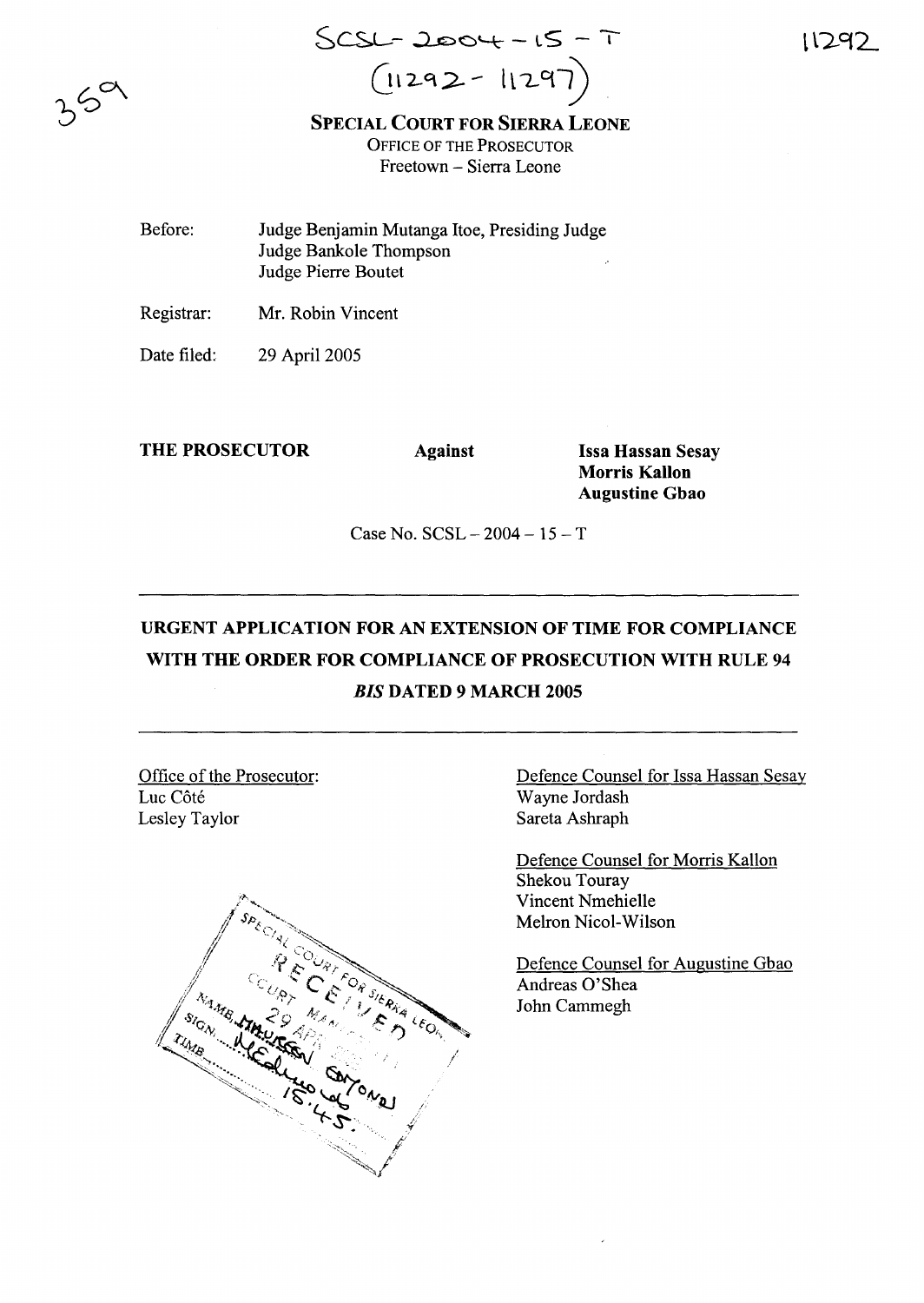Special Court for Sierra Leone OFFICE OF THE PROSECUTOR Freetown - Sierra Leone

THE PROSECUTOR Against Issa Hassan Sesay

Morris Kallon Augustine Gbao

Case No.  $SCSL - 2004 - 15 - T$ 

## URGENT APPLICATION FOR AN EXTENSION OF TIME FOR COMPLIANCE WITH THE ORDER FOR COMPLIANCE OF PROSECUTION WITH RULE 94 *BIS* DATED 9 MARCH 2005

- 1. On 9 March 2005 the Trial Chamber issued the Order for Compliance of Prosecution with Rule 94 *Bis* ("the Order") in which the Prosecution was ordered to disclose to the Defence any expert reports it will seek to rely on at trial before 5.00 pm on 4 May 2005.
- 2. Pursuant to the Order the Prosecution has taken steps to ,secure all expert reports in time to meet the deadline. One such report is from Colonel Richard Iron (TFI-301), who will be called as a military expert. Colonel Iron is currently resident in the United States of America. His expert report has been completed and was dispatched to the Special Court in Freetown on 28 April 2005 via UPS Worldwide Express.
- 3. At the time the report was dispatched, the delivery date quoted was 2 May 2005. Annexed hereto is a copy of an email from Sergeant Carnell, assistant to Colonel Iron, setting out this information. However, UPS Worldwide Express has sent an email stating that the expected date of delivery is 5 May 2005. Annexed hereto is a copy the email from UPS Worldwide Express confirming these details.

*Prosecutor v Sesay, Kallon and Gbao, SCSL-2004-15-T* 1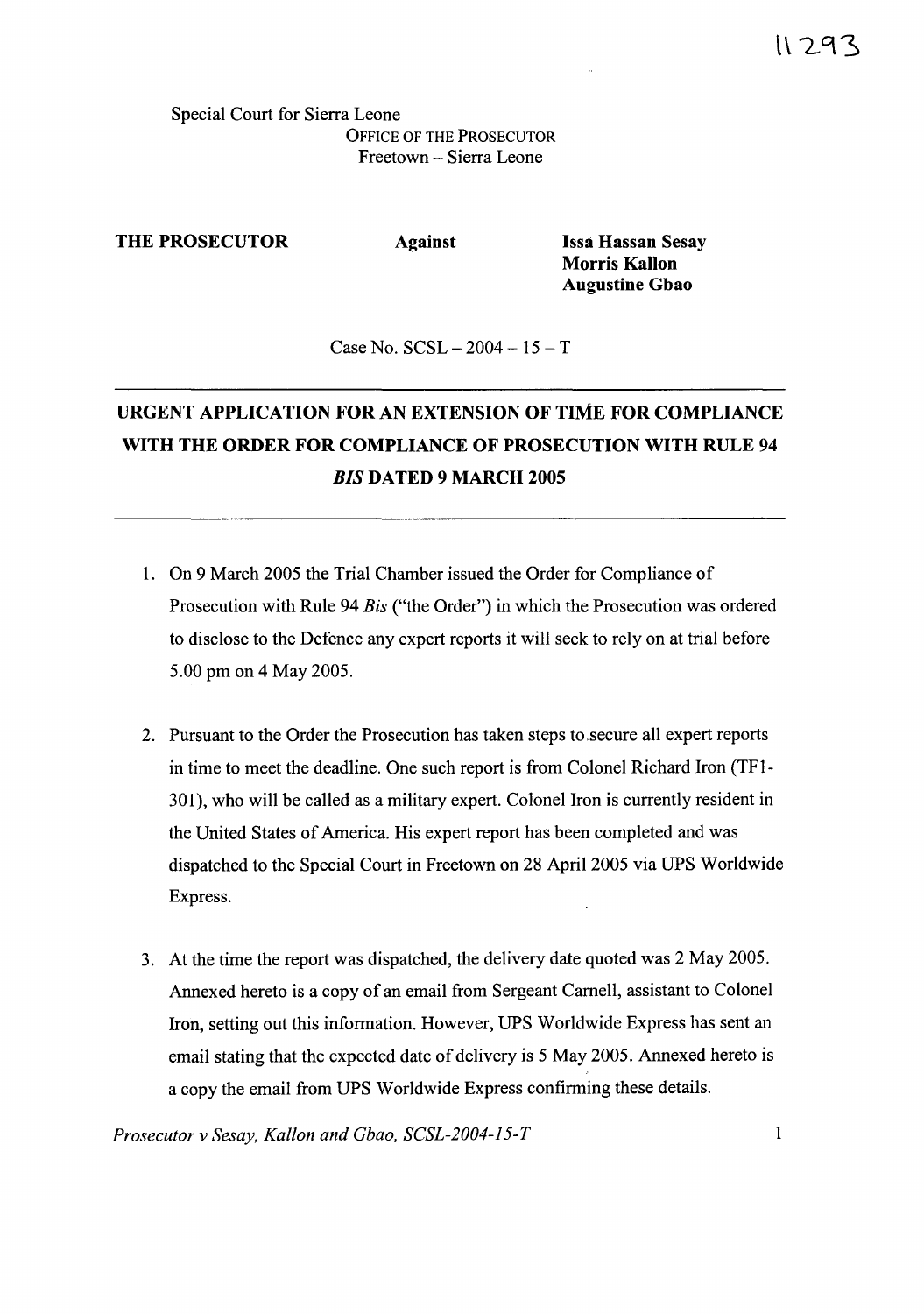- 4. The Prosecution will not now be able to comply with the Order in so far as it relates to the report of Colonel Iron. The Prosecution will comply with the Order in respect of all other expert reports.
- 5. The Prosecution notes that it is not possible to obtain a complete copy of the report of Colonel Iron electronically. The report contains numerous maps and photographs that make the document too large to transmit via email, even when broken into sections.
- 6. In these circumstances the Prosecution requests an extension of time to comply with the Order only in so far as it applies to the expert report of Colonel Iron. The Prosecution respectfully requests that the extension of time be allowed to 5.00pm on 5 May 2005 or, alternatively, that the Prosecution file the report as soon as the report is received.

Dated this 29<sup>th</sup> Day of April In Freetown, Sierra Leone

*1"'-* (as/0)

Lesley Taylor Senior Trial Counsel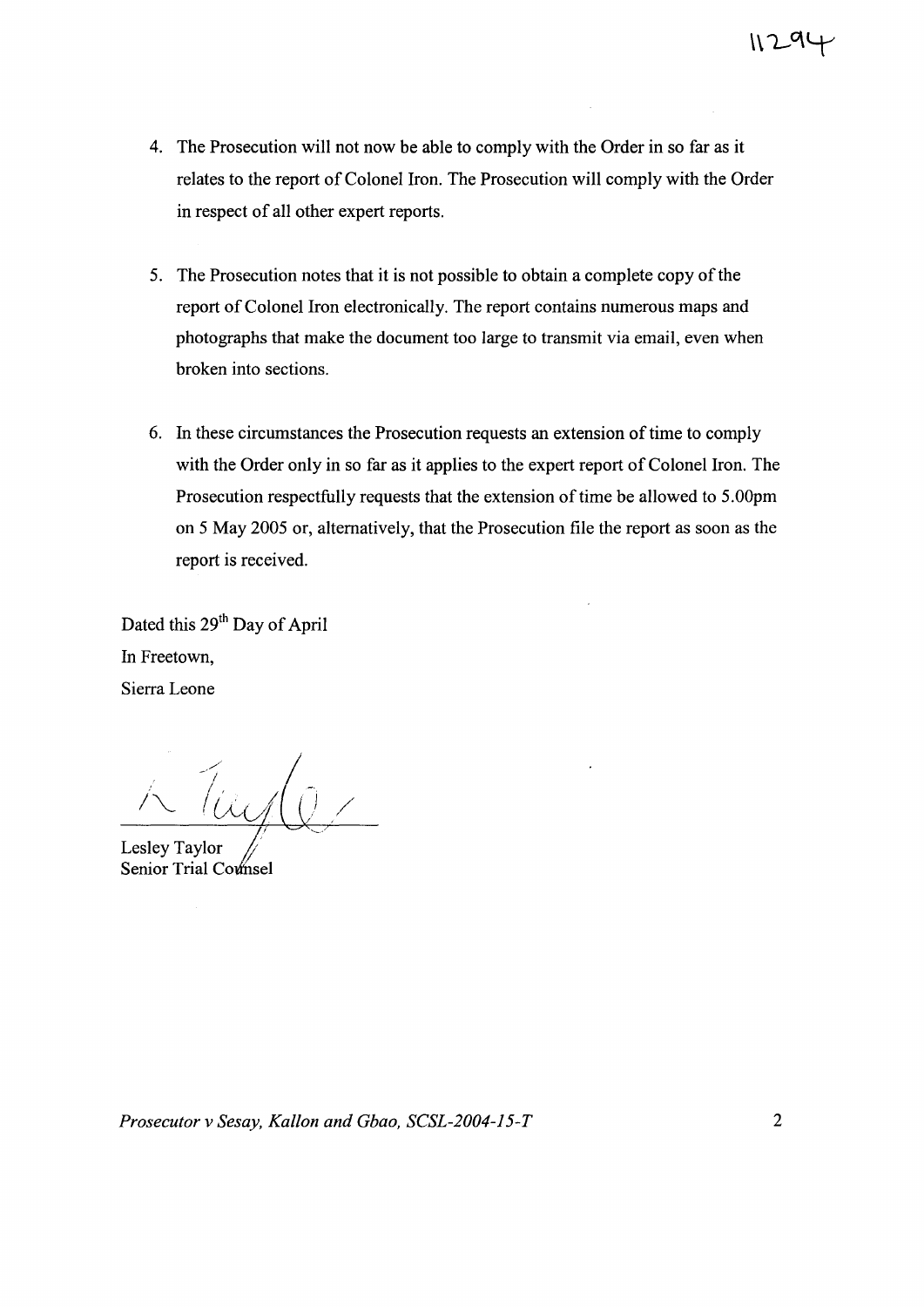## **ANNEXURES**

 $\sim 10^{11}$  km s  $^{-1}$ 

 $\mathcal{L}(\mathbf{r})$ 

 $\sim 10^{11}$  km  $^{-1}$ 

 $\mathcal{L}^{\text{max}}_{\text{max}}$  and  $\mathcal{L}^{\text{max}}_{\text{max}}$ 

*Prosecutor* v *Sesay, Kallon and Gbao, SCSL-2004-15-T* 3

 $\mathcal{L}^{\text{max}}_{\text{max}}$  and  $\mathcal{L}^{\text{max}}_{\text{max}}$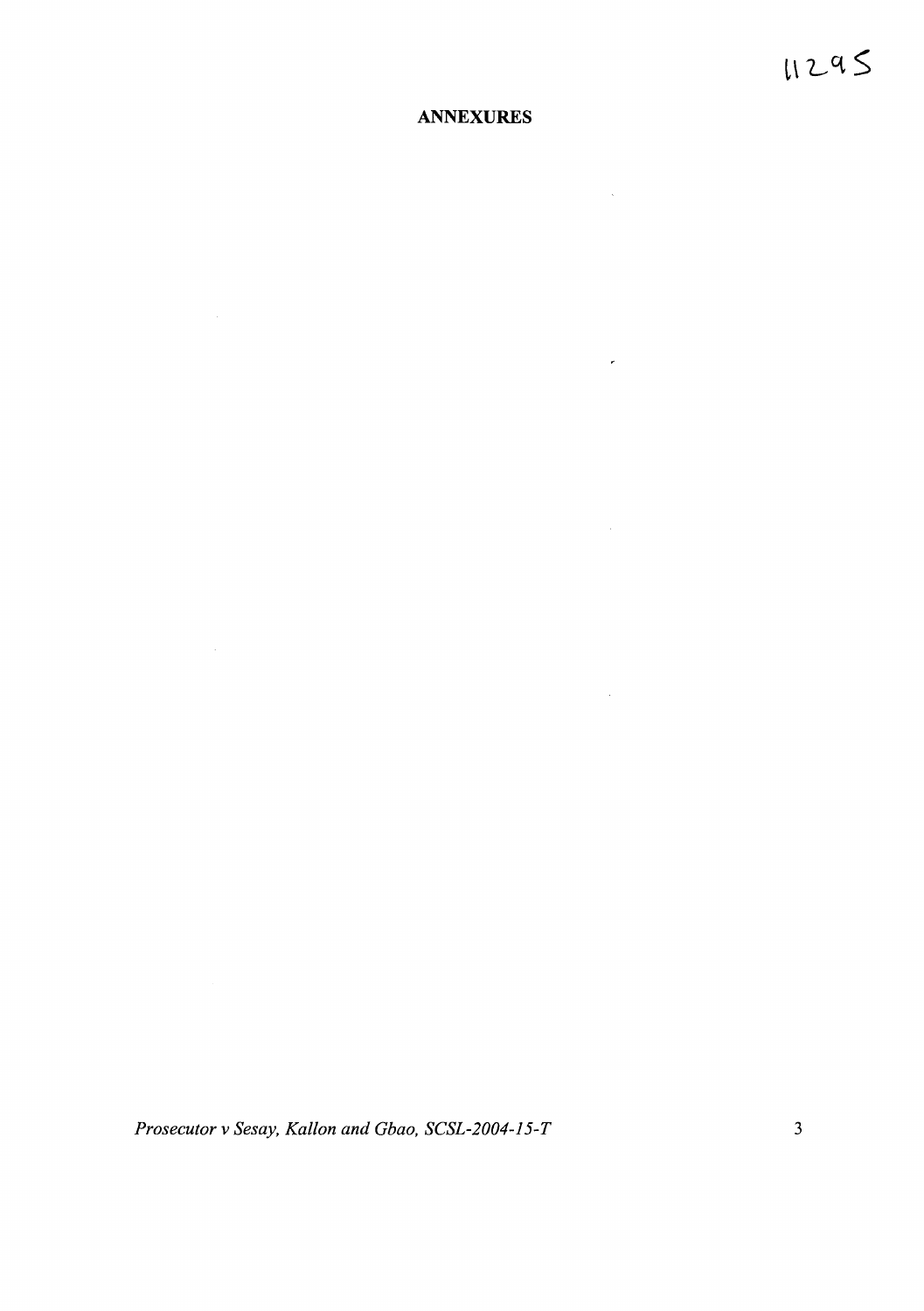

"Carnell, Shane" <carnell@act.nato.int> 04/29/2005 02:42 PM

To "taylor11@un.org" <taylor11@un.org>

cc "Iron, Richard" <iron@act.nato.int>

bcc

Subject RUF REPORT

Lesley,

The RUF report was despatched Thu 28 Apr 05 @ 1600 hrs using UPS to the address provided. Contents include 10 x copies of the report + 1 x CD.

Delivery was quoted as close of play on Mon 02 May 05.

Tracking number of the package is: 1ZA4X7236600014241

S Carnell SSgt UK NLR Admin 001 7577474012